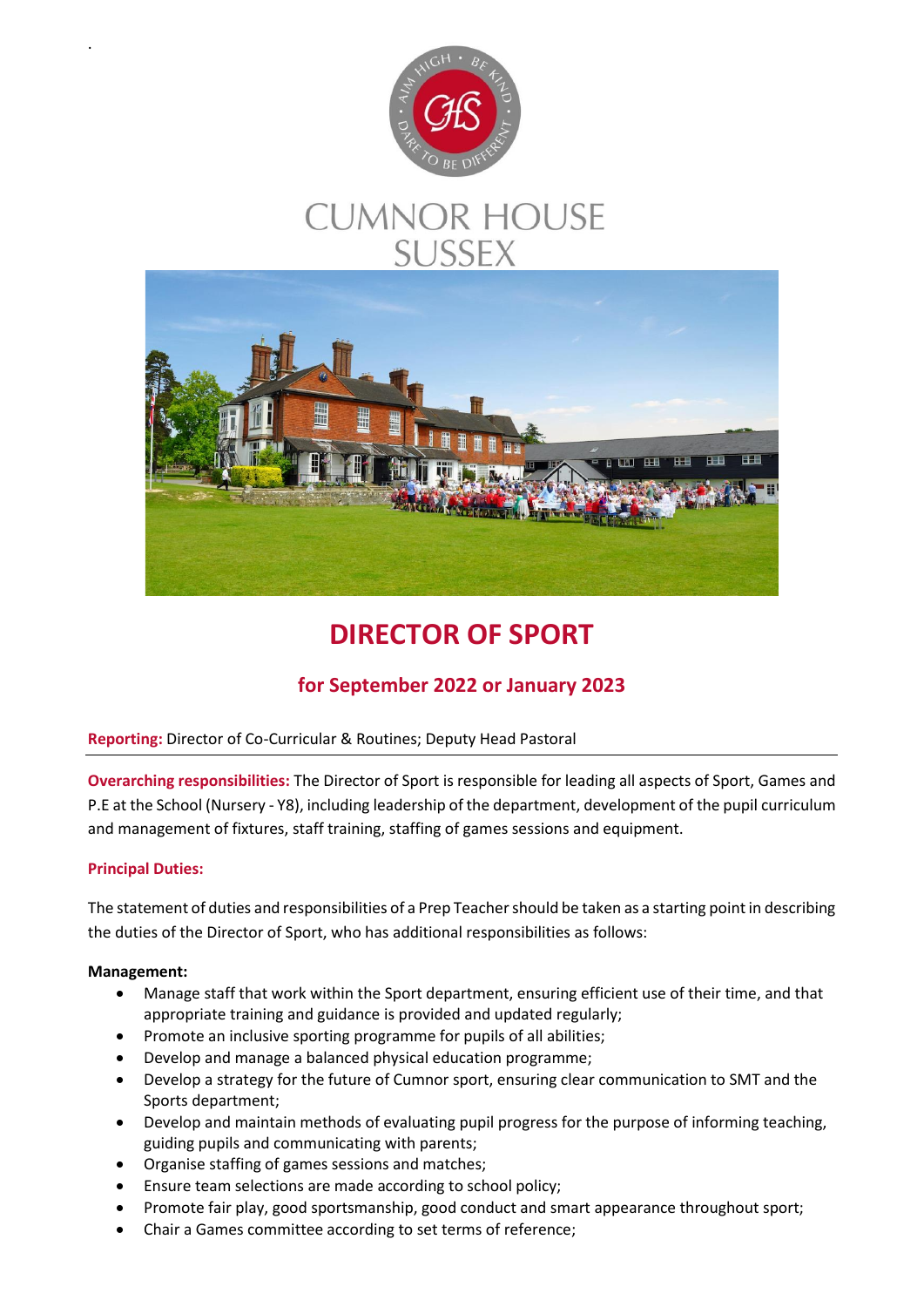- Communicate with relevant staff regarding administration including transport, catering, and facilities management;
- Support, guide and oversee the work of leaders within the Sport department;
- Assist the Headmaster in the recruitment, appraisal and retention of Sports Staff.

### **Administration:**

- Produce and annually update a Departmental Handbook and Development plan;
- Attend Heads of Department meetings;
- Produce and maintain, in conjunction with the Assistant Director of Sport, a scheme of work for the teaching of games at Cumnor;
- Manage the administration of the department and ensure that sport-related policies and codes of practice are up to date and that staff are suitably trained and informed;
- $\bullet$  Oversee the co-ordination of a scheme of work for all pupils from age  $4 13$  years that will promote the benefits of physical education to all ages and abilities and through which pupils will find enjoyment and fulfilment;
- Oversee a co-ordinated fixture programme in association with the coaching staff that is appropriate to the needs and levels of respective teams and year groups;
- Keep a central record of results and make them available to the editors of the School magazine and website for publication;
- Organise photography of matches and other events that could be used for marketing purposes;
- Co-ordinate the reporting of results to the Headmaster and help coaches to prepare match reports for team boards;
- Organise and supervise team photographs.

### **Promotion of Excellence:**

- Encourage an interest and love of Sport in all children in the school;
- Promote and encourage excellence in team and individual sports, thereby developing confidence through improvement and success;
- Encourage and promote talented players;
- Foster and maintain links with local clubs as appropriate to provide access to elite coaching and training opportunities;
- Develop age-appropriate and curriculum-linked plans for Early Years and Pre-Prep children;
- Encourage and facilitate pupils' participation in external team events and individual competitions;
- Oversee the allocation of internal sports awards, colours and prizes;
- Prepare children for Sport scholarships, liaising with Senior School Directors of Sport;
- Support all the Games staff and assist them in their personal and professional development through the appraisal and INSET programmes;
- Ensure a uniform approach to sports kit, match day clothing, team shirts and the overall presentation of pupils and staff in sport;
- Ensure consistency of approach in all aspects of sport and match preparation in both coaching staff and pupils, in line with Cumnor Sports' policy and philosophy.

### **Links and Marketing:**

- Represent the school at relevant external meetings on sporting matters;
- Foster links with senior schools and appropriate sporting organisations;
- Foster links with local primary schools and explore ways to develop access to Cumnor facilities;
- Encourage and support the use of school facilities by local schools and organisations;
- Liaise with and inform parents over sports events, fixtures and tours;
- Appraise the office staff of any arrangements (or changes) affecting the pupils;
- Assist with communicating the School's sports strategy and policy to parents and senior schools.

### **Finance:**

- Manage the Sports Department budget within agreed limits;
- Pay subscriptions to professional bodies, journals and for affiliations.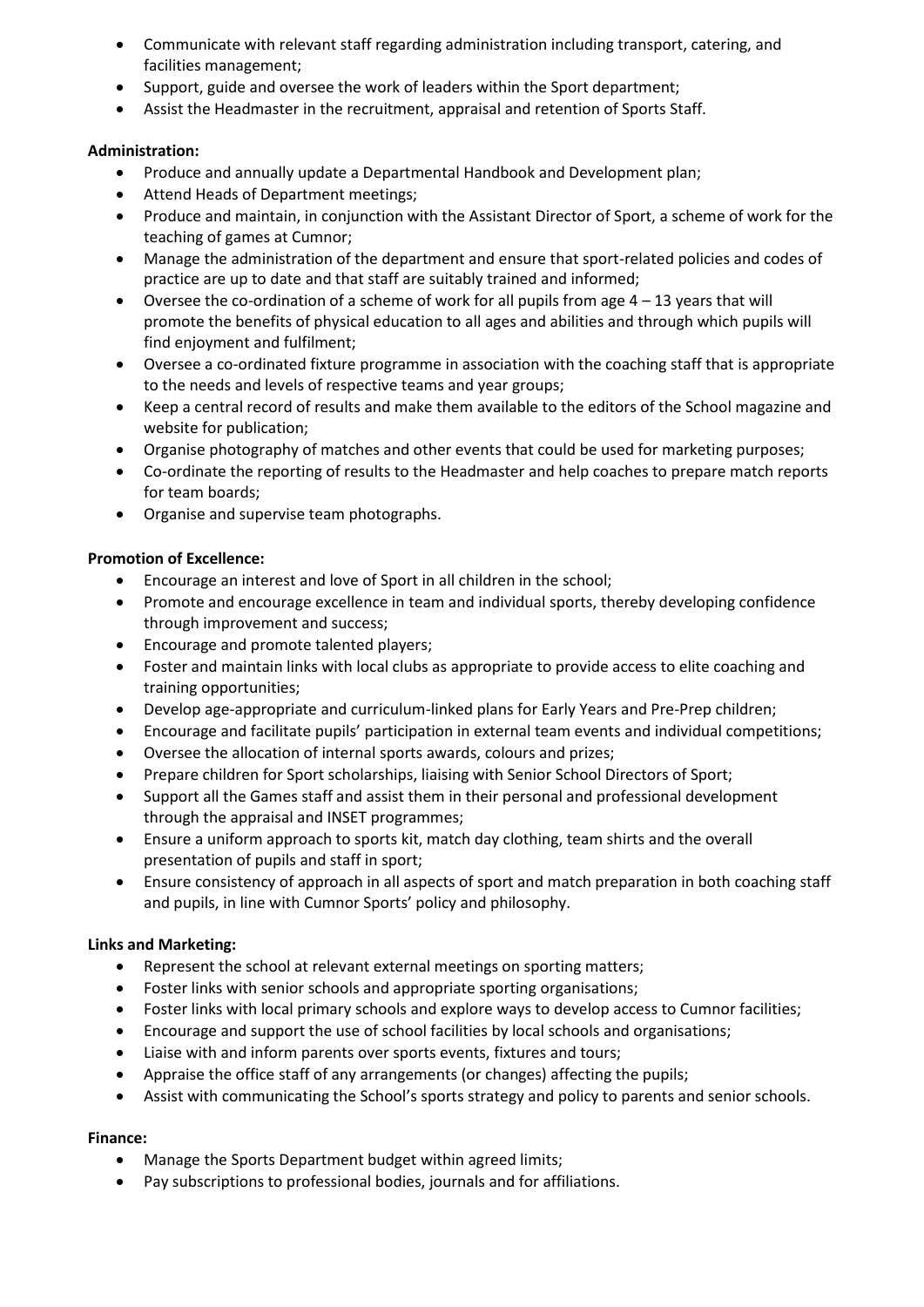#### **Facilities:**

- Maintain a timetable of usage for the sports hall, courts, all-weather and grass pitches;
- Keep the Facilities Calendar updated to reflect off-timetable, weekend and holiday use of all the sports facilities except the swimming pool which will be done by the Pool Manager;
- Ensure that all sports equipment is properly maintained and regularly serviced, keeping appropriate records of servicing;
- Liaise with Head Groundsman to ensure preparation of playing areas;
- Liaise with the Head of Finance over maintenance of Sports facilities as necessary.

#### **Health and Safety:**

- Communicate with Medical team over medical issues;
- Ensure the Sports Department staff are informed about pupils' relevant medical information;
- Ensure that staff have undertaken risk assessments and are aware of their obligations and school polices regarding the discharge of those obligations;
- Ensure the appropriate training/professional development for coaches of contact sports in particular and all sports in general.

#### **Training:**

- Keep records of Sport staff coaching and umpiring/referee certificates;
- Check that Sport staff have the required and recommended First Aid certificates;
- Maintain own sport, medical and safeguarding certificates, according to School policy.
- Help to ensure all members of the department attend INSET or other Health & Safety or Safeguarding training as required by the School.

#### **Safeguarding Responsibilities include:**

- Safeguard and promote the welfare of children;
- Foster a culture of openness, safety, equality and protection;
- Provide a safe and welcoming environment where both children and adults feel secure, able to talk and believe that they are being listened to;
- Play a key role in the prevention of harm and an equal responsibility to act on any suspicion or disclosure that may indicate a child is at risk of harm;
- When concerned about the welfare of a pupil, acting in the best interests of the pupil.
- All staff have a key role to play in identifying concerns early and in providing help for children and are expected to act in accordance with the School's Safeguarding & Child Protection Policies.